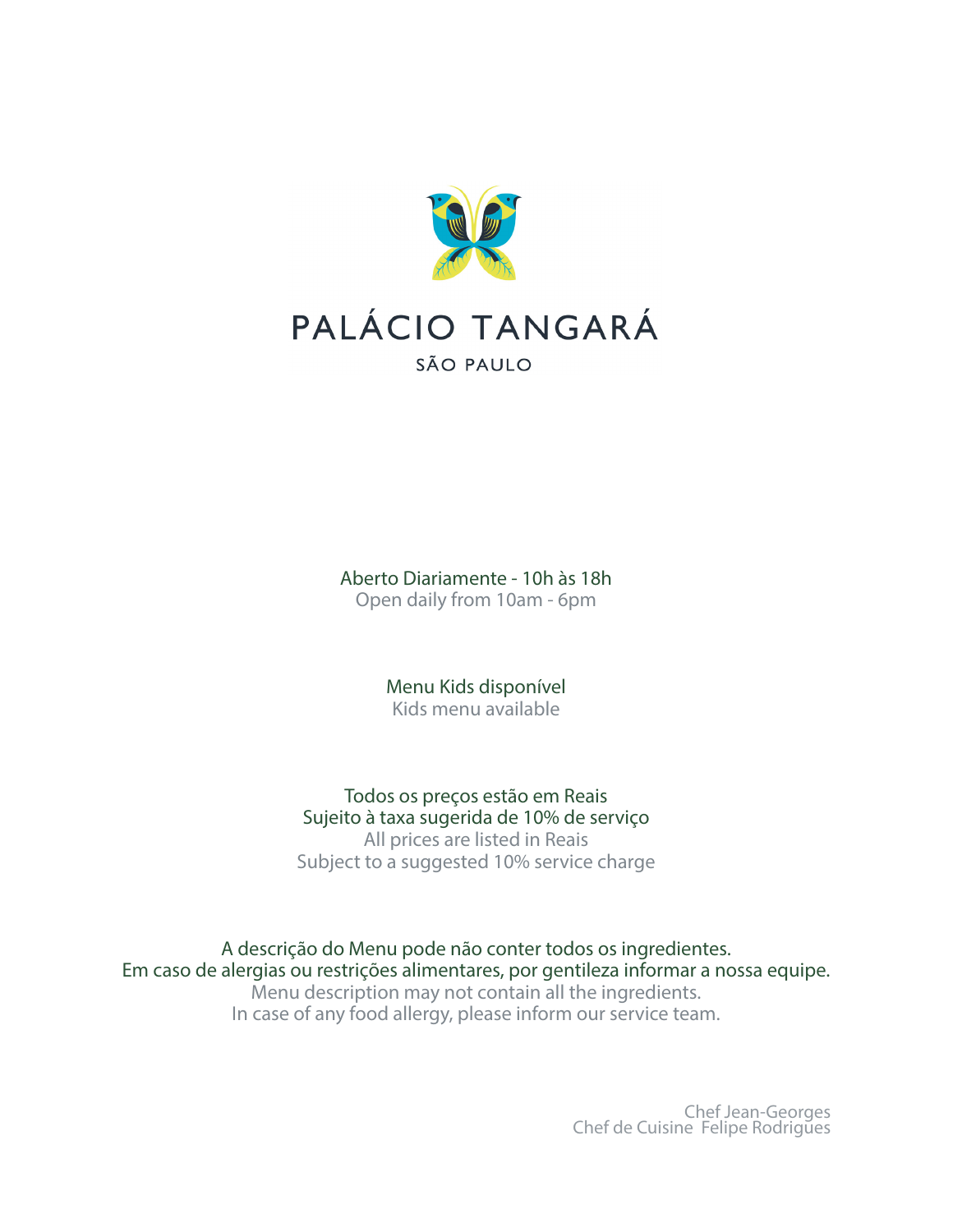### MENU CAVIAR

Acompanha Blinis e Sour Cream | Served with Blinis and Sour Cream

|                                                 | <b>CAVIAR 30G</b>                                                                                                                                                                                                               | <b>CAVIAR 50G</b> | <b>CAVIAR 100G</b> |    |
|-------------------------------------------------|---------------------------------------------------------------------------------------------------------------------------------------------------------------------------------------------------------------------------------|-------------------|--------------------|----|
|                                                 | 705                                                                                                                                                                                                                             | 1175              | 2350               |    |
|                                                 |                                                                                                                                                                                                                                 |                   |                    |    |
|                                                 | <b>ENTRADAS   APPETIZERS</b>                                                                                                                                                                                                    |                   |                    |    |
|                                                 | <b>DADINHO DE TAPIOCA</b><br>Molho de Pimenta Doce<br><b>Tapioca Fritters with Sweet Chilli Sauce</b>                                                                                                                           |                   |                    | 45 |
| <b>STEAK TARTAR</b><br><b>Batatas Gaufrette</b> | <b>Steak Tartar with Gaufrette Potatoes</b>                                                                                                                                                                                     |                   |                    | 82 |
| <b>MEXICAN TRIO</b>                             | Guacamole, Pico de Gallo, Sour Cream e Chips de Raízes<br>Guacamole, Pico de Gallo, Sour Cream, Roots Chips                                                                                                                     |                   |                    | 45 |
|                                                 | POKE DE SALMÃO<br>Avocado, Pepino Japonês, Noodles, Picles de Gengibre<br>Vinagrete de Gengibre e Batata Doce<br>Salmon Poke, Avocado, Japonese Cucumber, Noodles, Ginger Pickles<br><b>Ginger Vinaigrette and Sweet Potato</b> |                   |                    | 62 |
| <b>POKE VEGANO</b>                              | Avocado, Pepino Japonês, Noodles, Picles de Gengibre, Batata Doce e Tofu<br>Vegan Poke, Avocado, Japanese Cucumber, Noodles, Ginger Pickles<br><b>Sweet Potato and Tofu</b>                                                     |                   |                    | 56 |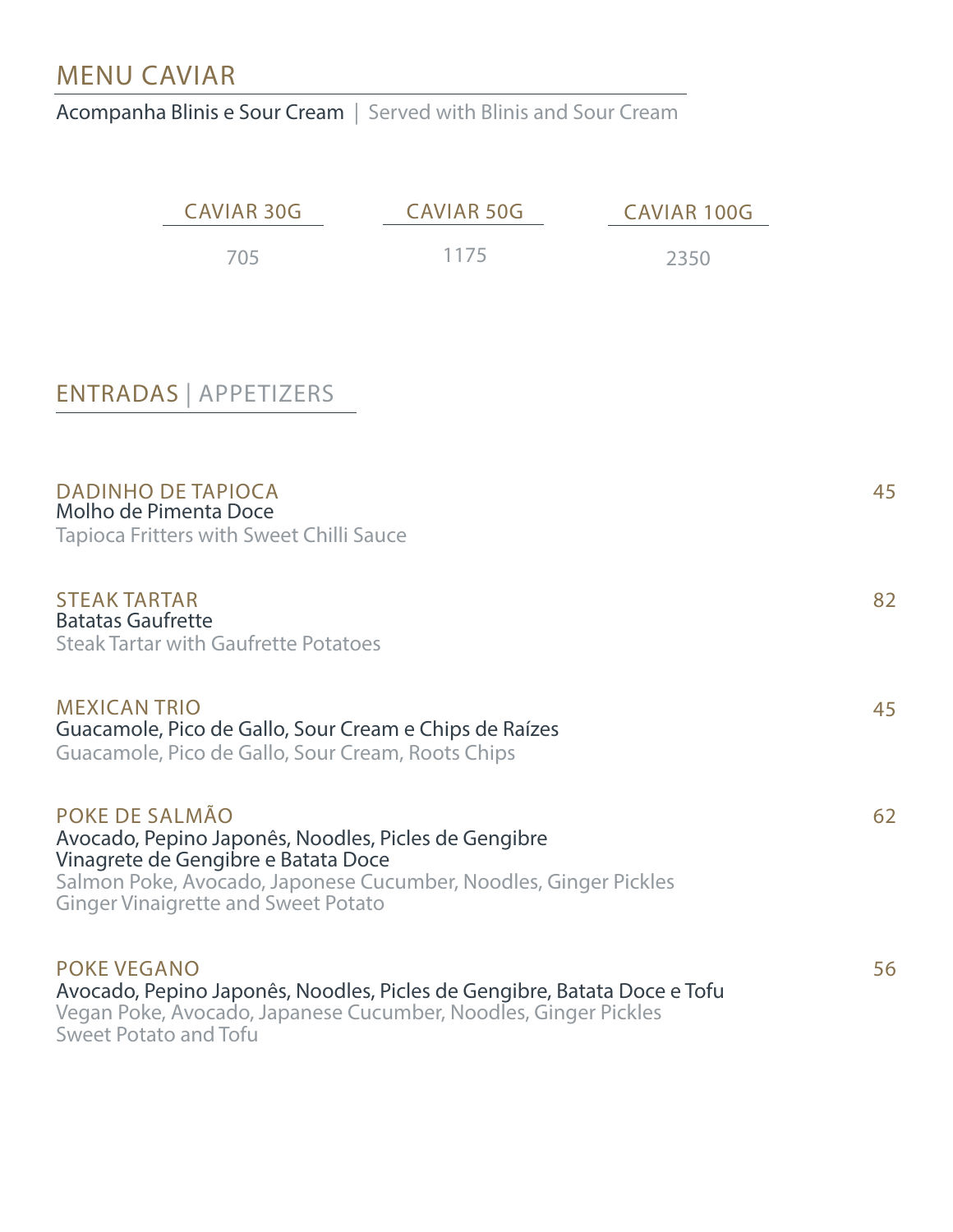#### SALADAS | SALADS

| <b>BURRATA</b><br>Tomate Cereja e Azeite de Oliva<br>Burrata with Cherry Tomato and Olive Oil                                | 67 |
|------------------------------------------------------------------------------------------------------------------------------|----|
| <b>MIX DE FOLHAS</b><br>Molho Ranch e Avocado<br>Green Salad Served with Ranch Dressing and Avocado                          | 48 |
| <b>PRATOS PRINCIPAIS   MAIN COURSES</b>                                                                                      |    |
| <b>RISOTO DE FRUTOS DO MAR</b><br>Polvo, Camarão e Lula<br>Seafood Risotto with Octopus, Shrimp and Squid                    | 96 |
| <b>AGNOLOTTI DE BURRATA</b><br>Molho Pomodoro e Basílico<br>Agnolotti Stufed with Burrata, Pomodoro Sauce and Basil          | 69 |
| <b>CHEESE BURGUER</b><br>Bacon, Picles, Alface, Tomate e Molho Russo<br>Bacon, Pickles, Lettuce, Tomato and Russian Dressing | 62 |
| <b>SOBREMESAS   DESSERTS</b>                                                                                                 |    |
| <b>GELATO DILETTO</b>                                                                                                        | 12 |
| <b>PUDIM DE LEITE</b><br><b>Brazilian Milk Pudding</b>                                                                       | 38 |
| <b>SUSPIRO</b><br>Creme de Limão Siciliano e Frutas Vermelhas                                                                | 38 |

Crispy Meringue, Lemon Curd and Red Berries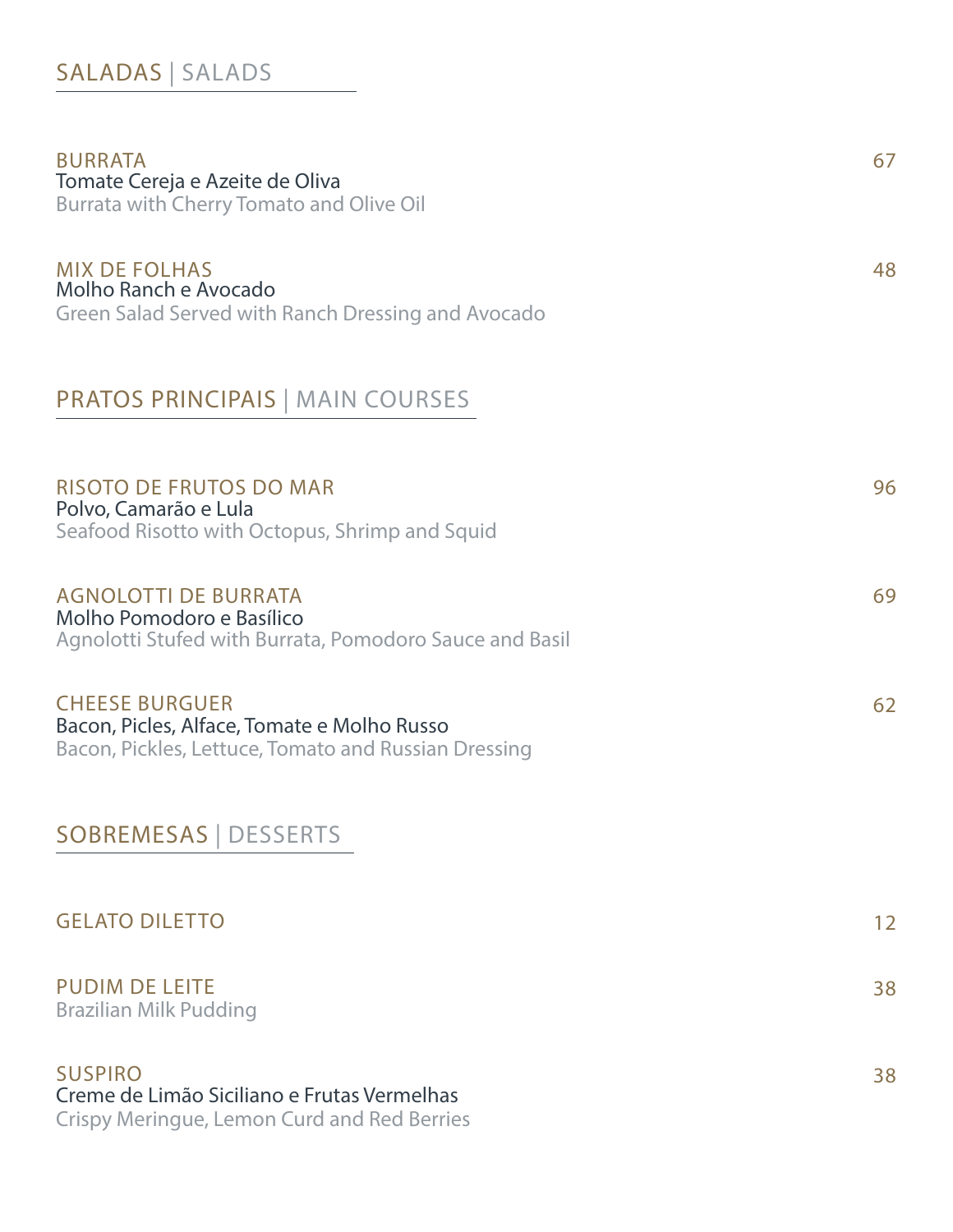## SÁBADOS E DOMINGOS | SATURDAYS AND SUNDAYS

| <b>OSTRAS IN NATURA 6 UNIDADES   UNITS</b><br><b>Oysters in Natura</b>                                                                                                                               | 42  |
|------------------------------------------------------------------------------------------------------------------------------------------------------------------------------------------------------|-----|
| <b>GRELHADOS   FROM THE GRILL</b>                                                                                                                                                                    |     |
| Das 12h às 16h30   From 12pm to 4:30pm                                                                                                                                                               |     |
| <b>FRUTOS DO MAR</b><br>Camarão e Polvo servido com Torradas e Emulsão de Páprica<br>Shrimps and Octopus served with Toasts and Paprika Emulsion                                                     | 167 |
| <b>TÁBUA PICANHA BLACK ANGUS</b><br>Torradas e Chimichurri<br>Rumpsteak served with Toasts and Chimichurri                                                                                           | 120 |
| <b>TÁBUA FRALDINHA BLACK ANGUS</b><br>Torradas e Chimichurri<br>Flanksteak served with Toasts and Chimichurri                                                                                        | 96  |
| <b>TÁBUA MISTA</b><br>Fraldinha, Linguiça e Queijo Coalho servido com Torradas e Chimichurri<br>Flanksteak, Sausage and Brazilian Curd Cheese<br>served with Toasts and Chimichurri                  | 96  |
| SALADA DE CAMARÃO GRELHADO<br>Mix de Folhas servido com Palmito Pupunha, Aspargos e Citronette<br>Mix Leafs and Grilled Shrimp Salad<br>served with Pupunha Palm Heart, Asparagus and Citronette     | 78  |
| <b>VEGGIE</b><br>Palmito Pupunha, Aspargos, Abobrinha e Cenouras Baby<br>servido com Torrada e Chimichurri<br>Palm Heart, Asparagus, Zucchini and Baby Carrots<br>served with Toasts and Chimichurri | 58  |
| <b>HOT DOG</b><br>Geleia de Bacon, Maionese Defumada e Relish de Pepino<br>Bacon Jam, Smoked Mayonnaise and Cumcumber Relish                                                                         | 48  |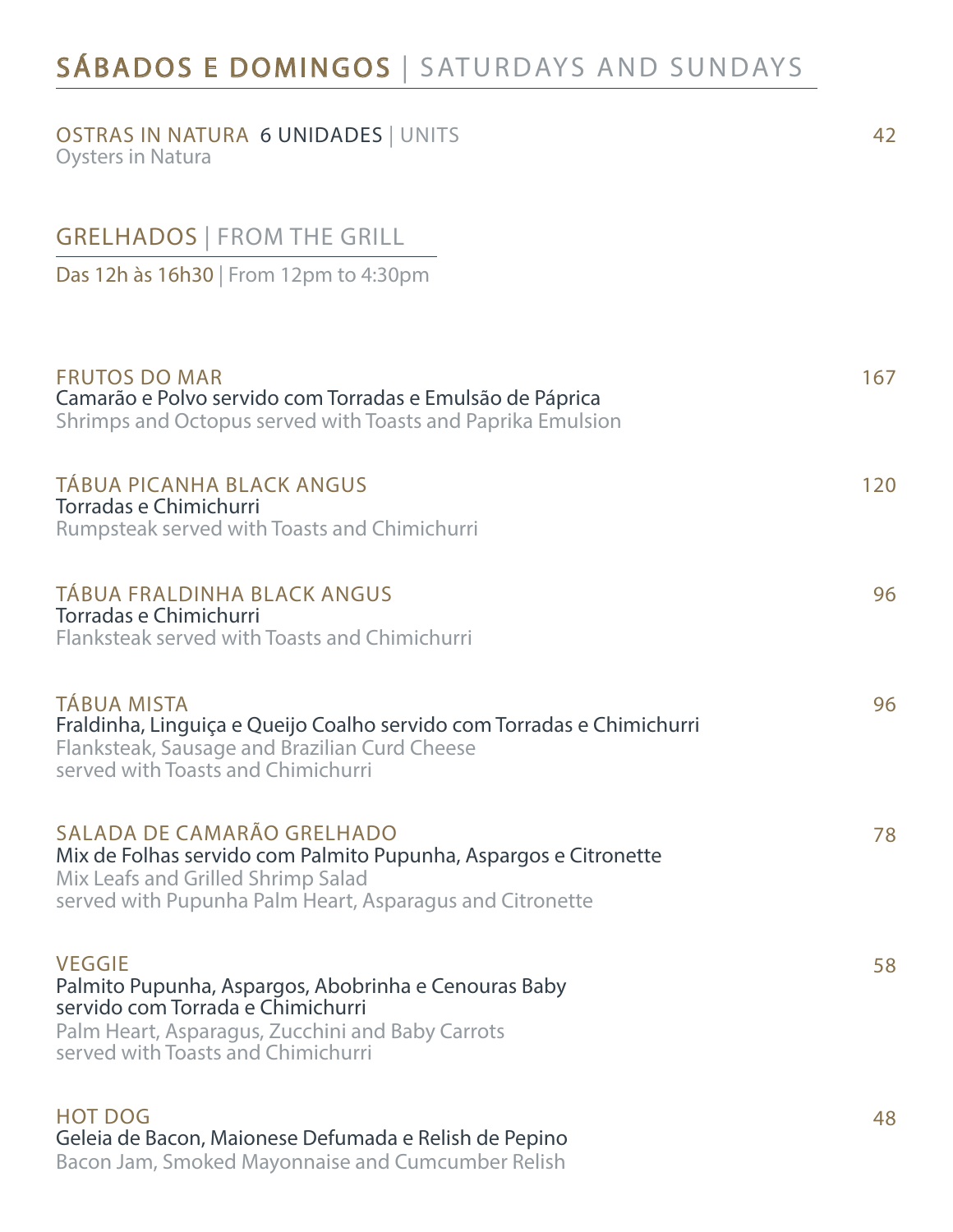# BEBIDAS | BEVERAGES

#### G&T | GIN AND TONIC

| <b>TROPICAL</b><br>Gin Bombay, Limão Taiti e Siciliano, Alecrim e Tônica<br>Bombay Gin, Lime, Lemon, Rosemary and Tonic                                                                      | 48  |
|----------------------------------------------------------------------------------------------------------------------------------------------------------------------------------------------|-----|
| <b>ESPECIARIAS</b><br>Gin Arapuru, Anis, Flor de Hibisco, Zimbro, Limão Siciliano e Tônica<br>Arapuru Gin, Anise, Hibiscus Flower, Juniper, Lemon and Tonic                                  | 48  |
| <b>CLASSIC</b><br>Gin Tanquery 10, Tônica, Limão Taiti e Siciliano<br>Tangueray 10 Gin, Tonic, Lemon and Lime                                                                                | 66  |
| <b>CUCUMBER</b><br>Gin Hendrick's, Pepino e Tônica<br>Hendrick's Gin, Cucumber and Tonic                                                                                                     | 92  |
| <b>COCKTAILS</b>                                                                                                                                                                             |     |
| <b>CAIPIRINHA</b><br>Cachaça, Limão e Açúcar<br>Cachaça, Lime and Sugar                                                                                                                      | 42  |
| <b>WILDBERRY MOJITO</b><br>Rum, Suco de Limão e Frutas Vermelhas<br><b>Rum, Lime Juice and Red Berries</b>                                                                                   | 42  |
| <b>PANAM-BEE</b><br>Vodka Infusionada com Mel, Suco de Limão e Vinho Espumante<br>Honey Infused Vodka, Lemon Juice & Sparkling Wine                                                          | 42  |
| <b>SUMMER TANGARÁ</b><br>Herradura Plata, Aperol, Suco de Laranja e Cointreau<br>Herradura Plata, Aperol, Orange Juice and Cointreau                                                         | 52  |
| <b>APEROL SPRITZ</b><br>Aperol, Espumante e Club Soda<br>Aperol, Sparkling Wine and Club Soda                                                                                                | 54  |
| <b>CLERICOT 750ml</b><br>Carafe com Frutas Frescas da Estação, Cognac, Vinho Branco Chardonnay e Club Soda<br>Carafe with Seasonal Fresh Fruits, Cognac, Chardonnay White Wine and Club Soda | 180 |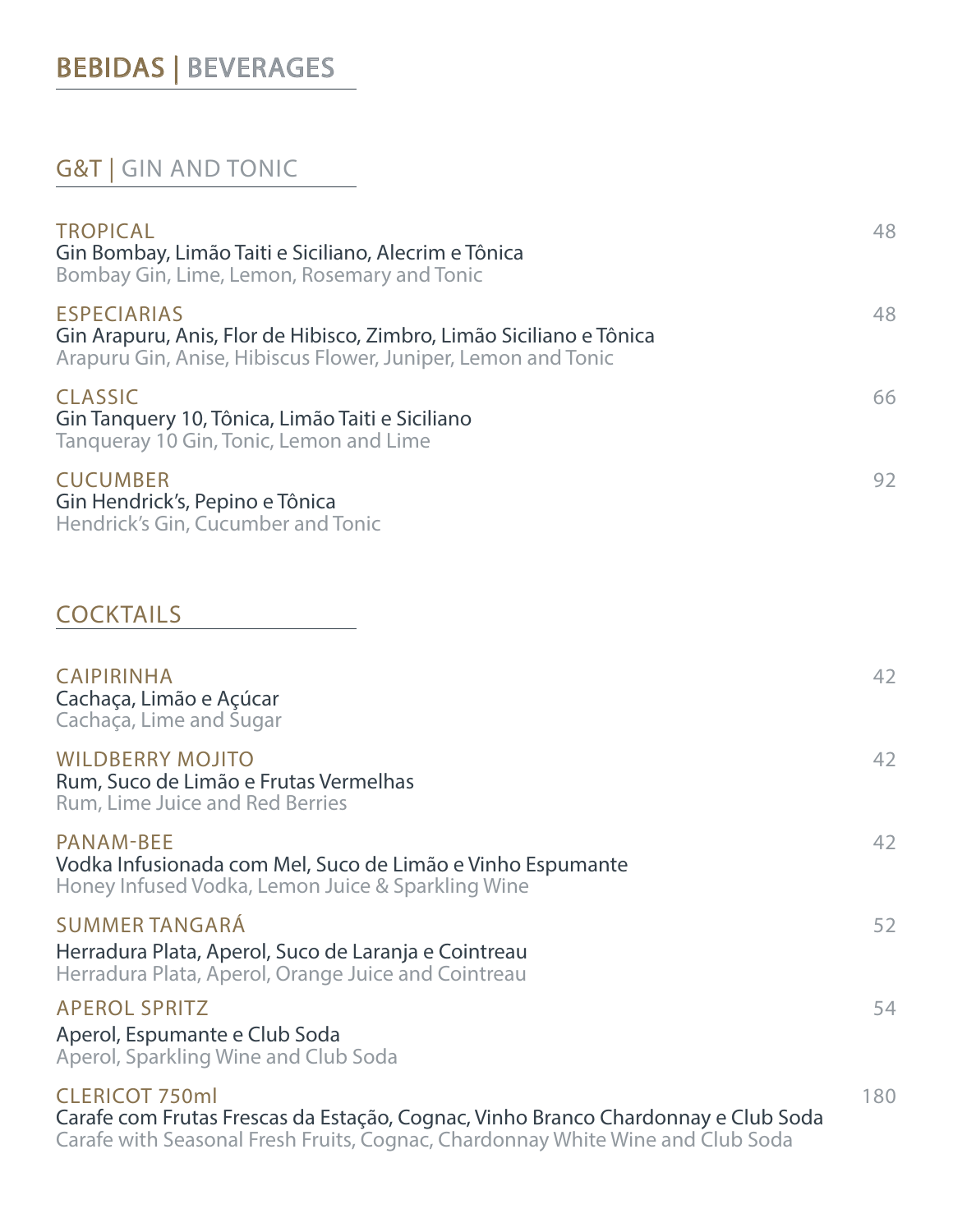# MOCKTAILS | COQUETÉIS SEM ALCÓOL

| <b>BERRY COLLINS</b><br>Framboesas, Xarope de Frutas Vermelhas, Limão e Club Soda<br>Raspberries, Berries Syrup, Lime and Club Soda    | 25. |
|----------------------------------------------------------------------------------------------------------------------------------------|-----|
| <b>THYME LEMONADE</b><br>Xarope Caseiro de Tomilho, Limão Siciliano e Club Soda<br>Homemade Thyme Syrup, Lemon and Club Soda           | 25. |
| <b>GINGER FIZZ</b><br>Xarope de Gengibre, Açúcar Mascavo, Limão Siciliano e Tônica<br>Ginger Syrup, Brown Sugar, Lemon and Tonic Water | 25  |

## NÃO ÁLCOOLICOS | SOFT DRINKS

| ÁGUA MINERAL<br>Com e Sem Gás 750ml<br><b>Still and Sparkling Mineral Water</b> | 20 |
|---------------------------------------------------------------------------------|----|
| <b>ÁGUA DE COCO</b><br><b>Coconut Water</b>                                     | 16 |
| <b>SUCO DE FRUTAS</b>                                                           | 16 |

Fresh Fruit Juices

Decaf

| <b>CAFETERIA   HOT CORNER</b> |    | <b>CERVEJAS   BEERS</b>       |     |
|-------------------------------|----|-------------------------------|-----|
| <b>EXPRESSO</b>               | 14 | <b>EISENBAHN PILSEN 330ml</b> | 18. |
| <b>CAPPUCCINO   LATTE</b>     | 20 | <b>HEINEKEN 330ml</b>         | 18  |
| <b>CHÁ</b>                    | つら | <b>CORONA 355ml</b>           | 18  |
| Tea                           |    | <b>BRAHMA ZERO 355ml</b>      | 18  |
| <b>DESCAFEINADO</b>           | 14 |                               |     |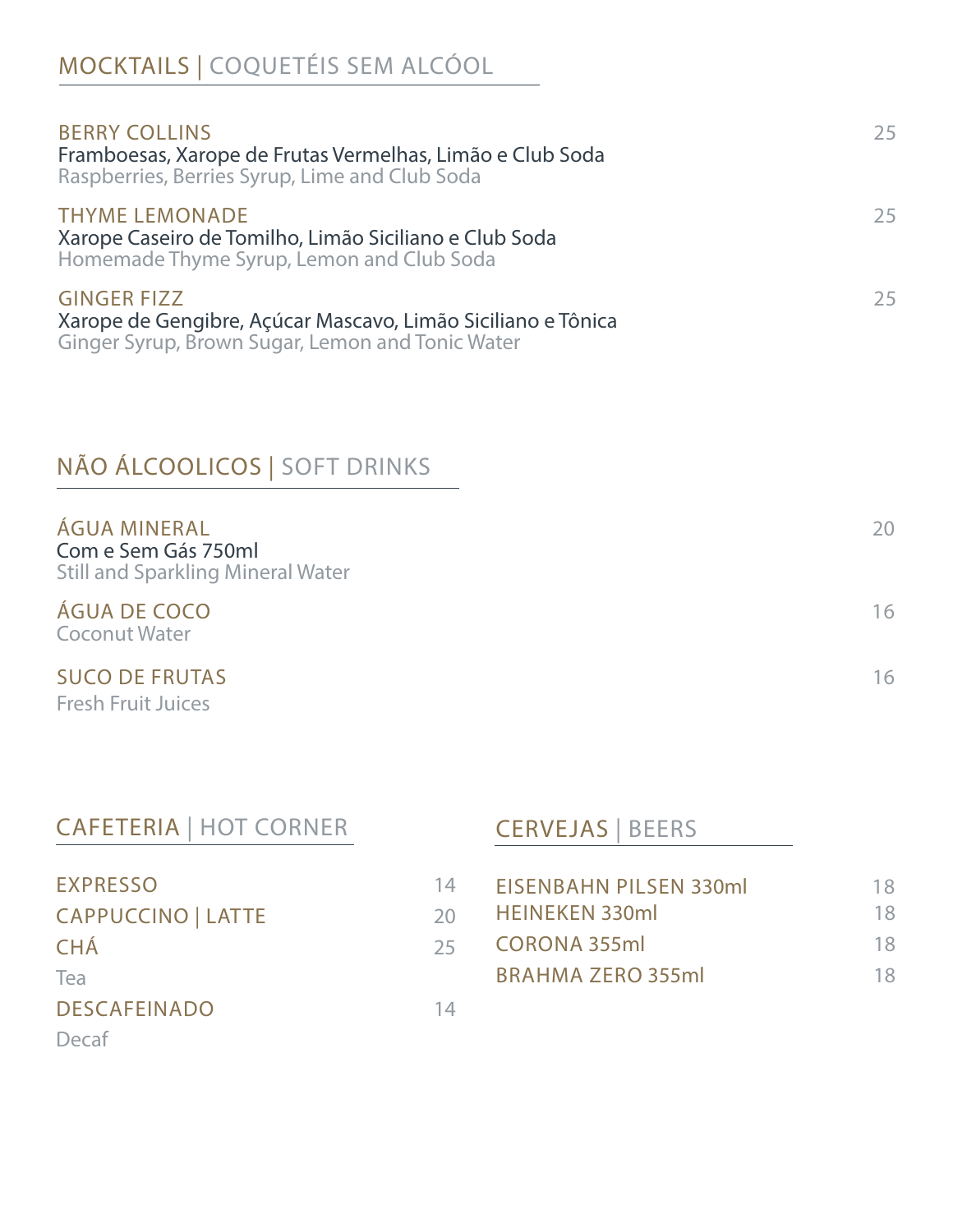#### ESPUMANTES DO BRASIL | BRAZILIAN SPARKLING WINES

|                                                                                                           | Garrafa<br><b>Bottle</b> | Taça 125 ml<br>By the glass |
|-----------------------------------------------------------------------------------------------------------|--------------------------|-----------------------------|
| <b>CAVE GEISSE NATURE 750 ML</b><br>Chardonnay, Pinot Noir                                                | 257                      | 52                          |
| <b>CHANDON EXCELLENCE BRUT 750 ML</b><br>Chardonnay, Pinot Noir                                           | 320                      |                             |
| <b>CHAMPAGNE</b>                                                                                          |                          |                             |
| PERRIER JOUET BRUT 750 ML<br>PERRIER JOUET BLASON ROSÉ 750 ML                                             | 640<br>695               | 128                         |
| <b>MOËT &amp; CHANDON ICE IMPÉRIAL ROSÉ 750 ML</b><br><b>MOËT &amp; CHANDON ICE IMPÉRIAL BLANC 750 ML</b> | 785<br>695               | 157                         |
| <b>RUINART BLANC DE BLANCS 750 ML</b>                                                                     | 855                      |                             |
| <b>VINHOS BRANCOS   WHITE WINES</b>                                                                       |                          |                             |
| <b>ALEMANHA</b>                                                                                           | 286                      | 61                          |
| Pfaffmann QBA Feinherb Riesling 2016<br><b>ARGENTINA</b>                                                  |                          |                             |
| Terrazas Reserva Chardonnay                                                                               | 298                      | 62                          |
| FRANÇA<br>La Griffe Bernard Muscadet de Sèrve et Maine<br>Melon de Bourgogne                              | 275                      | 59                          |
| <b>PORTUGAL</b><br>Rolan Colheita Selecionada 2014                                                        | 260                      |                             |
| <b>VINHOS ROSÉS   ROSE WINES</b>                                                                          |                          |                             |
| FRANÇA                                                                                                    |                          |                             |
| Ch. De Pourcieux Côtes de Provence                                                                        | 314                      | 65                          |
| <b>Berne Mediterranee IGP Provence</b>                                                                    | 263                      |                             |
| M. de Minuty Provence<br>Figaro Moulin de Gassac Languedoc-Roussilon                                      | 377<br>285               |                             |